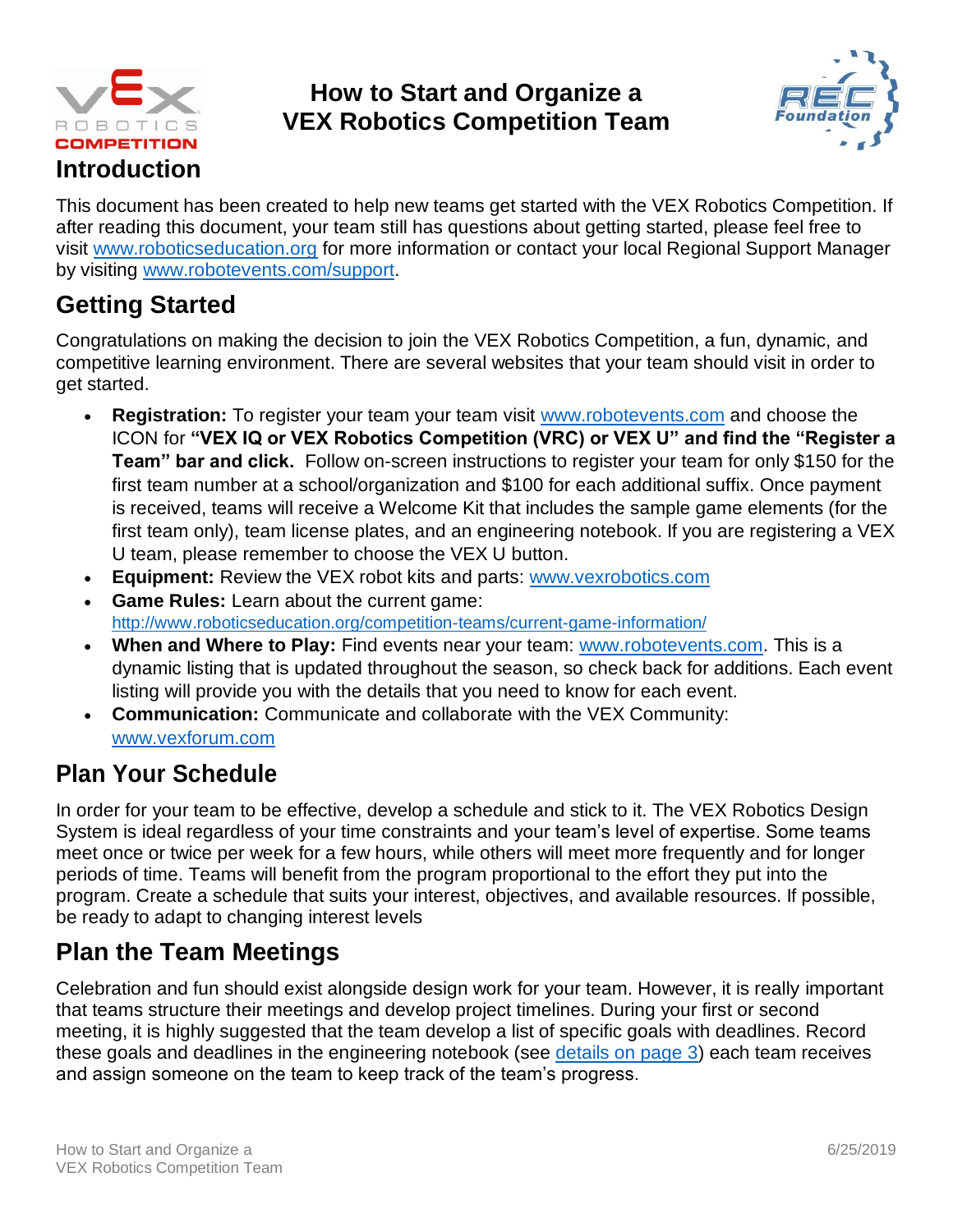## **Assign Team Roles**

VRC teams vary in size. While some teams start out small, they often grow over the years. In order for your team to be productive, it is important to assign everyone on the team a job. Here are some of the various roles that students can hold. **Note:** It is not essential that every team have someone in every single role listed below.

- Advertising and Public Relations • Team Identity Developer(s)
	-
- 

**Developers** 

• Handout

- 
- 
- Engineering Notebook Manager
- Pit Team Manager Fundraisers Team Coach Videographer
- Captains T-shirt Designer Drive Team Builders (Base, Manipulator Systems)
	- Pit Team Member Team Scout(s) Programmers
- Engineering Notebook Manager
- 
- Web Designer
- 

Also, have back-up roles defined to enhance continuity in the event of illness or schedule conflict.

**Note:** The larger a team gets, consider using the [Online Challenges](#page-5-0) to add meaningful content to the team's roles & activities. This is critical if you want to submit for the Excellence Award at VEX Worlds.

#### **Develop a Team Identity**

Many teams attend competitions wearing team shirts and bring giveaway items to share with their fellow competitors. Pit spaces at competitions are places where teams can hang banners, posters, and even documentation of their design and development processes. While none of these items are required, these items often pay great dividends for a team in its own community and school. As your team grows over the years, consider building a team identity and presence through a name (to go with your team number) and a shirt or uniform. Add other pieces when your team has the ability to do so. The more you celebrate your team's efforts and accomplishments, the easier it will be to engage other students and potential supporters that will help you build your team's robotics program.

## **Purchase, Store, and Manage Your VEX Equipment**

[VEXRobotics.com](http://www.vexrobotics.com/) is the home for all of your VEX equipment needs. Please remember that robots can only be built with official VEX products. Please consult the game manual (The Robot) for exact rules about robot parts and equipment.

Once your VEX equipment is unpackaged for the first time, you will need to store and care for it. Organizing your VEX materials and workspace will greatly enhance your team's productivity. There are a lot of affordable storage solutions that include toolboxes, plastic containers of all sizes, and storage bins with compartments for small parts that will allow your team to stay organized each and every day. Each situation is different and knowing your own space, storage needs, and set-up is paramount. You will also have to keep in mind how much of your equipment will need to be portable for competitions as you make storage decisions.

## **Assemble an Adequate Tool Kit**

Other than your VEX robot kit and your team members, it's a great idea (but not mandatory) to have extra wrenches, tethers, rechargeable battery packs, and other spare parts if your team budget allows for it. A few basic hand tools, like tin snips, a hacksaw and a metal file for sharp edges are good to have handy as well. Always be sure that everyone wears safety glasses while working on the robot and during competition matches.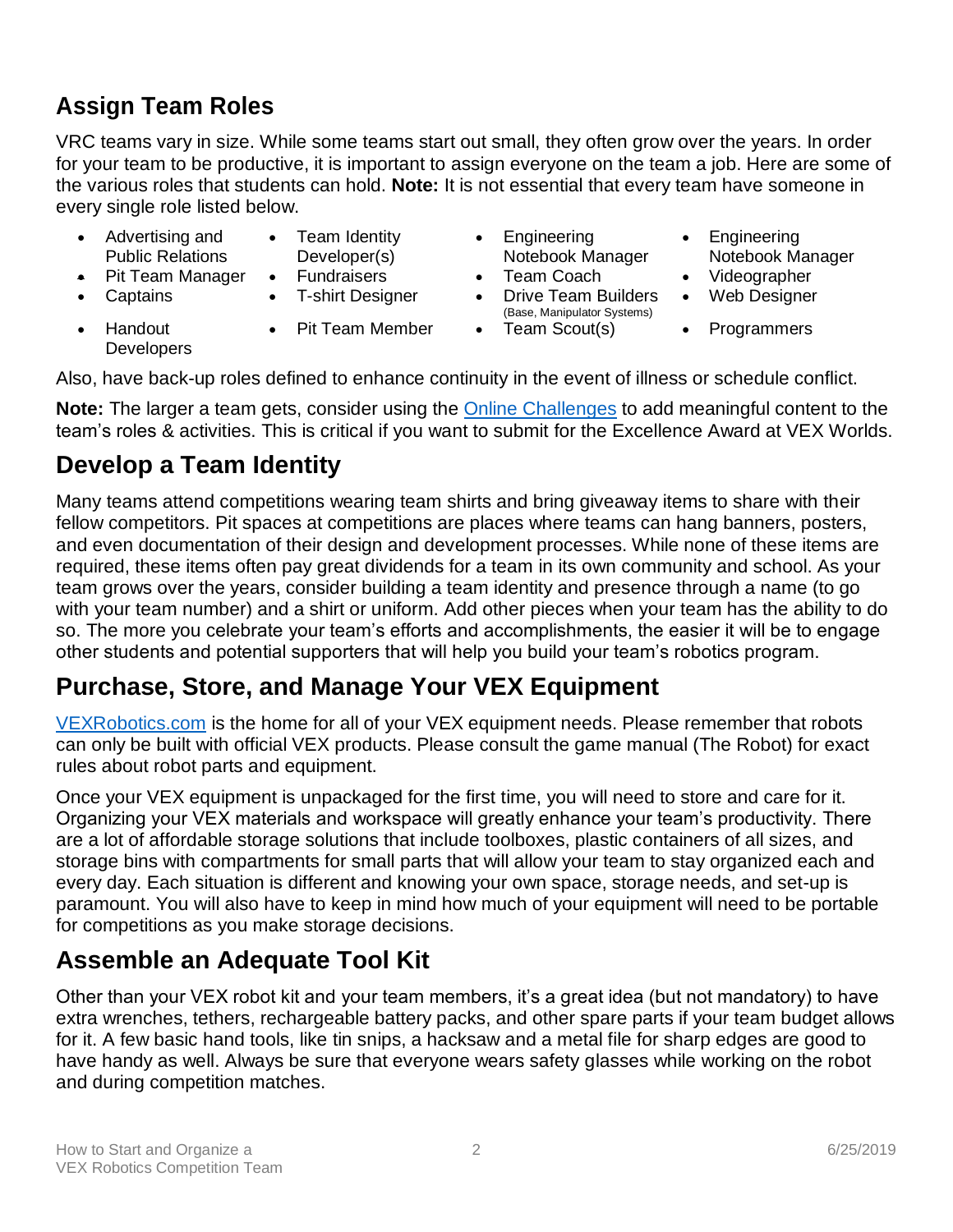## **Brainstorm**

After your team members learn about the VRC challenge for the year, they will be very excited to start building a robot! However, we encourage your team to develop and use a brainstorming process before building so that a variety of approaches can be considered. If your team begins the building process too soon, an effective strategy and design idea may be missed. There are literally hundreds of brainstorming processes/systems. One simple way to brainstorm is to have the team list all of its strategies and design ideas and then categorize them by "need, want, and wish." Thus, if your team only has time to accomplish its "needs" by the time a competition rolls around, it will still be able to be competitive. Later, your team can get to the list of "wants" and "wishes" as time allows. Remember, this is only one of many viable brainstorm processes a team can use. In order to maximize the brainstorming process, teams can use mind-mapping software such as FreeMind [http://freemind.sourceforge.net/wiki/index.php/Main\\_Page.](http://freemind.sourceforge.net/wiki/index.php/Main_Page) Investigate several brainstorming processes and choose one that meets the unique needs of the team. Consider using the available virtual tools to "play the game" before building.

If you have team members who have never built a robot before, it might be a good idea to have them work through some STEM Labs or other curriculum offerings located on this page. <https://www.vexrobotics.com/vexedr/education/educational-tools>

A list of specific help topics can be found [here.](https://help.vex.com/)

## **Build Your Competition Robot**

After adequate brainstorming and research, the time will come to actually build a competition robot. Here are a few last things that a team might want to consider before starting the process.

- **Follow All Game Rules** as outlined in the official game manual.
- **Ask Questions About Rules** in the official game Q&A forum. Forum registration is free.
- **Ask Technical Questions** at vexforum.com. Some answers may already be there.
- **Robotics Experience is Not Necessary** A supportive community is ready to assist.

#### <span id="page-2-0"></span>**Document the Build Process: Maintain an Engineering Notebook**

Successful engineering requires effective and efficient communication and documentation. Documentation of the design process is a critical element in the lives of nearly every practicing engineer and scientist. While it isn't mandatory in VRC, we encourage having team members document the design process. This can be a great tool to aid decision-making and, over time, will depict the team's journey and development of ideas. The new Engineering Notebooks that each team will receive as part of their team registration provides teams with a tool to capture handwritten entries that outline the ongoing design cycle of idea/need identification, task(s) to complete, and assessment/evaluation through testing. This Engineering Notebook is also a great place for sketches, pictures, and calculations. Again, there are many documentation models out there, so investigate and use the one that fits your team.

One of the main missions of the VEX Robotics Competition is to help students acquire real world life skills that will benefit them in their academic and professional future. The Engineering Notebook is used to document a VEX team's experience as they prepare for the VEX robotics competition. This documentation should include the team's entire design process starting with analysis of the new game, brainstorming approaches to playing the game, and brainstorming possible robot functions. The team should continue to document their design analysis and their final building process including any iterations of the design they may go through over the season.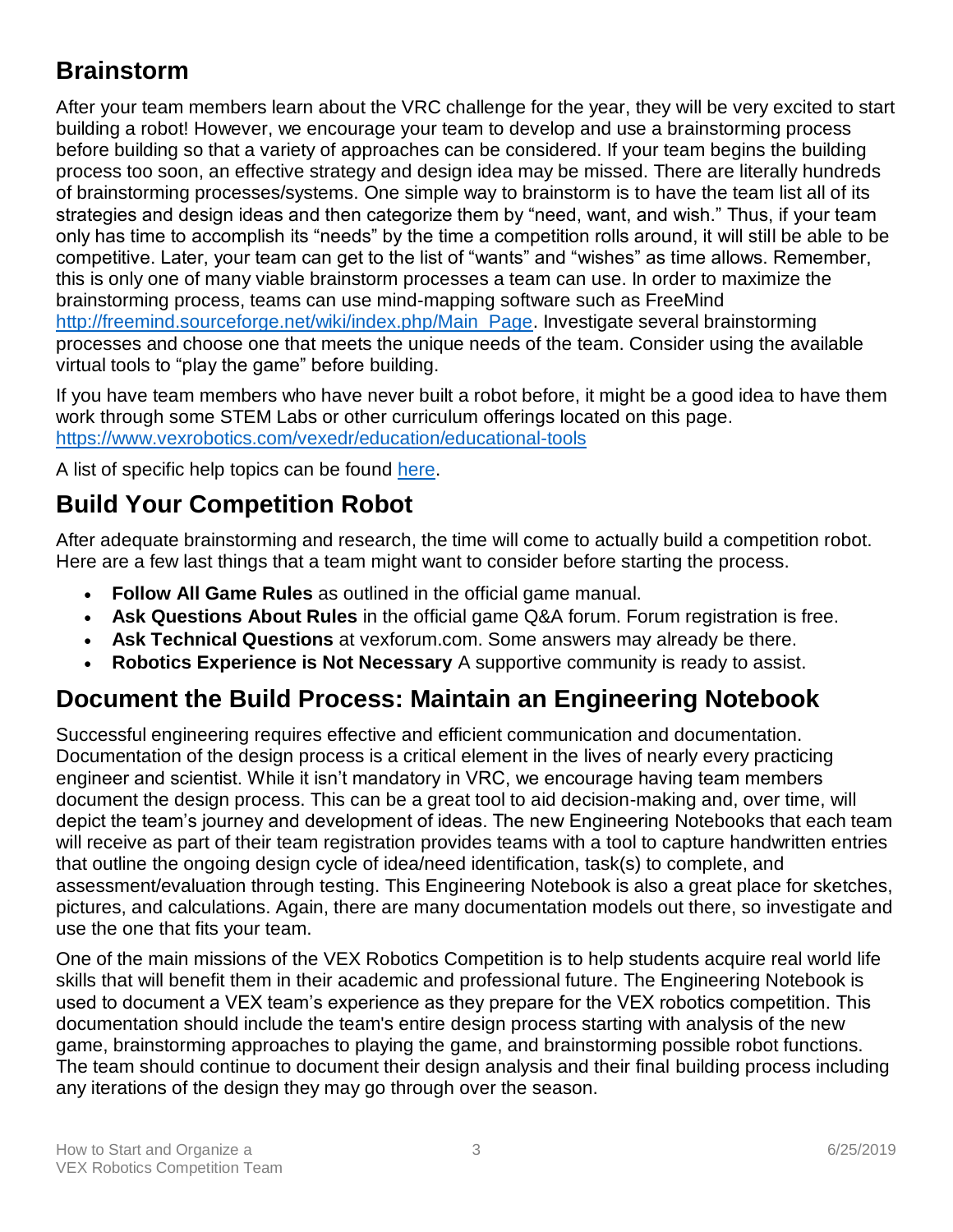Finally, the notebook should document the team's approach to project management. Project management includes time management (how the team uses the time of team members and mentors), scheduling (what is the timeline the team sets out for the entire season), and resource management (how the team uses the financial resources, technical resources and expertise available to it).

Each notebook should be created through a concerted effort by a team to document their design decisions. Throughout the season, many larger events will send their Design Award and Excellence Award winners to World Championship. Teams should be aware that a design notebook is required to be considered for either the Design or Excellence Award at VEX Worlds and local events. Teams should start their notebooks early and update them often.

The REC Foundation believes that the use of engineering notebooks exposes team members to a variety of critical life skills including project management, time management, brainstorming and teamwork.

## **Evaluate Robot Programming Options**

In order to program your robot, your team will need to choose a programming software package.

There are multiple software choices found [here.](https://www.vexrobotics.com/vexedr/products/programming)

Or you can try VEXCode found [here.](https://www.vexforum.com/t/vexcode-preview/58625)

#### **Test & Iterate**

The great thing about the VEX Robotics Design System is having the ability to build, test, and iterate a design in a rather rapid fashion. Many great designs in our world took many, many attempts to perfect. While iterating, encourage team members to make only one change at a time and to document the impact of the change. While this may seem overly burdensome, it is the best process to document design changes and their results. Design is an iterative process, so embrace the notion and keep going until the team's robot system or mechanism yields the expected, repeatable behavior desired.

When testing new programming code, always save new code under a new filename. Programming files are small and take up almost no hard drive space, so develop a naming system and stick with it throughout. You never know when something won't work and you'll regret having to recreate something that already worked well.

It is also important to remember that the design and programming phases can be difficult and these processes almost never go as planned, especially in earlier iterations. Always treat a "failed" design as an opportunity to learn and try to make sure all team members walk away with something positive each time you meet. Learning key interpersonal skills and perseverance is every bit as important as any engineering, programming or design knowledge gained by the students on your team.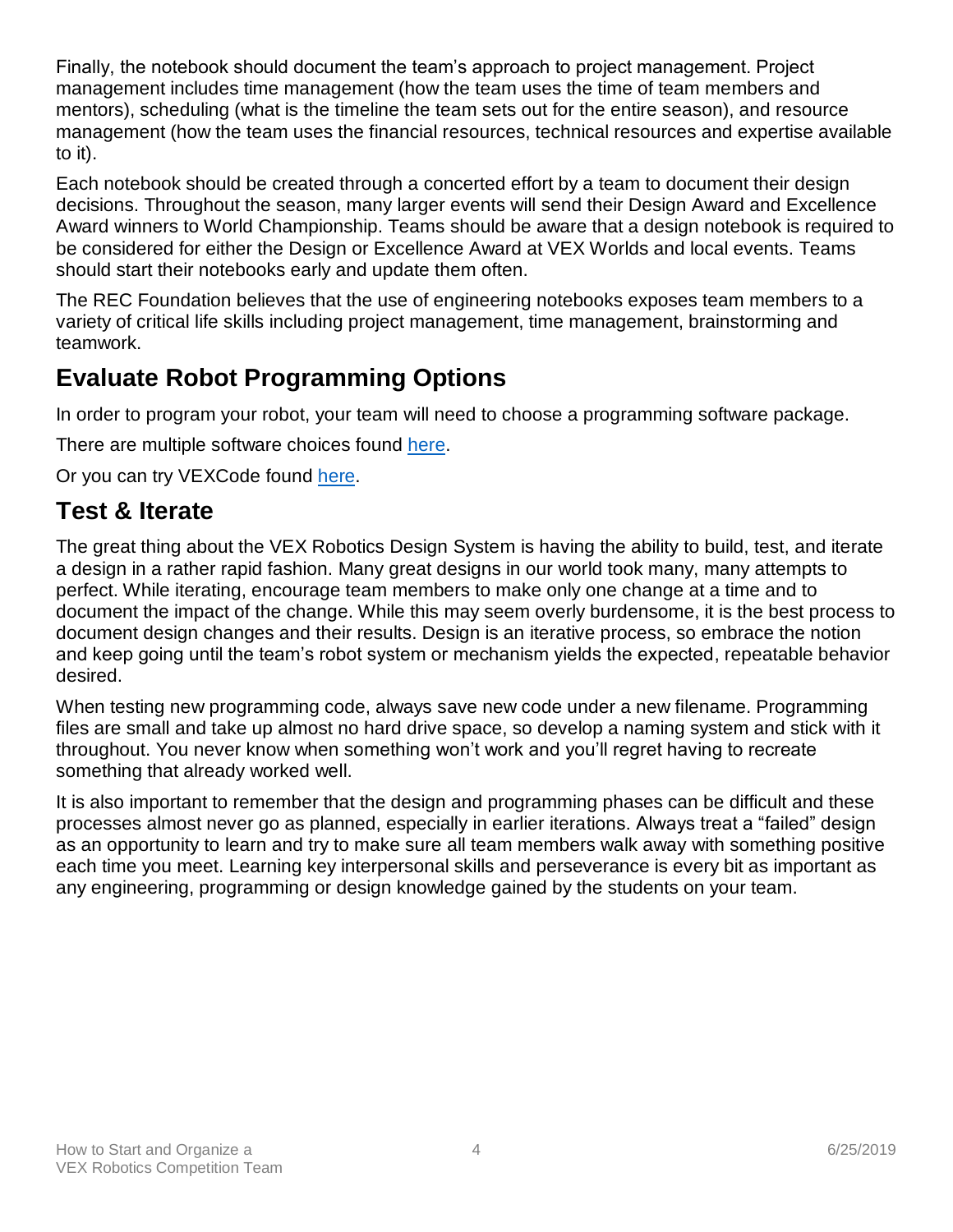# **Getting Ready for Competition**

After your team has completed the robot build and programming (following all game rules and guidelines carefully), and has practiced with the robot, it will be time to get ready for competition. It is common for teams to get nervous before their first ever competition but it is the most important learning experience in the process. DO NOT BACK OUT and miss the lessons that are about to be learned. Here are a few critical steps that your team will want to complete to be ready for competition.

- Review the rules and run through the inspection checklist about a week before competition so there is ample time for adjustments.
- Check the official VEX forums for rule updates and changes.
- Visit the tournament's page on Robot Events and read it carefully. Specifically, look for details about your team's pit area, available concession areas, electrical sources, and any venuespecific rules.
- Pack for the event the day before the day of departure. Most competition days start early and it's easy to miss something when in a rush. Here are some items that the team will definitely need:
	-
	- o Safety Glasses o Laptop computer
	- o Spare parts & tools o Engineering notebook
	- $\circ$  Batteries and chargers  $\circ$  Banners and other decorations for your team pit
	- $\circ$  Programming cable  $\circ$  Giveaways if you have them
- Be sure to read, ["Things You Should Know Before Your First VEX Tournament"](http://www.roboticseducation.org/documents/2013/06/101-things.pdf)
- Review the descriptions and criteria for the awards that are being given during the tournament.
- Prepare to answer questions from the judges.

#### **What to Expect At an Event**

Please check Robot Events for the schedule of your tournament. A **typical** one-day tournament will most likely have an agenda similar to the table at right.

Tournaments are busy, fast-moving days. Here are few tips:

- Make sure your team is well rested.
- Arrive a few minutes early, if possible.
- Drink plenty of water to stay hydrated.
- Review the agenda as soon as the team arrives.
- Pay attention to the match schedule and arrive at queuing before your scheduled match.
- Use the tournament as an opportunity to network with other teams and the friendly event personnel.

| <b>Example One Day Tournament Agenda</b> |                                                           |
|------------------------------------------|-----------------------------------------------------------|
| 7:30 AM                                  | Doors Open, Practice Fields Open                          |
| $8:00$ AM                                | <b>Concession Stand Opens</b>                             |
| $8:00$ AM $-9:00$ AM                     | Check-In/Inspection                                       |
| $9:15$ AM                                | <b>Drivers and Coaches Meeting</b>                        |
| 9:30 AM                                  | <b>Opening Ceremony</b>                                   |
| $9:45$ AM $-$ 12:00 PM                   | <b>Qualification Rounds</b>                               |
| 12:00 PM - 1:00 PM                       | Lunch (limited offerings)                                 |
| 12:00 PM - 1:00 PM                       | Robot Skill Challenge and<br>Programming Skills Challenge |
| 1:00 PM $-$ 2:30 PM                      | <b>Complete Qualification Rounds</b>                      |
| $2:45$ PM $-3:15$ PM                     | <b>Alliance Selection</b>                                 |
| $3:15$ PM $-3:30$ PM                     | <b>Alliance Strategy Meeting</b>                          |
| $3:30$ PM $-5:00$ PM                     | <b>Alliance Elimination matches</b>                       |
| 5:00 PM                                  | Awards and Closing Ceremony                               |